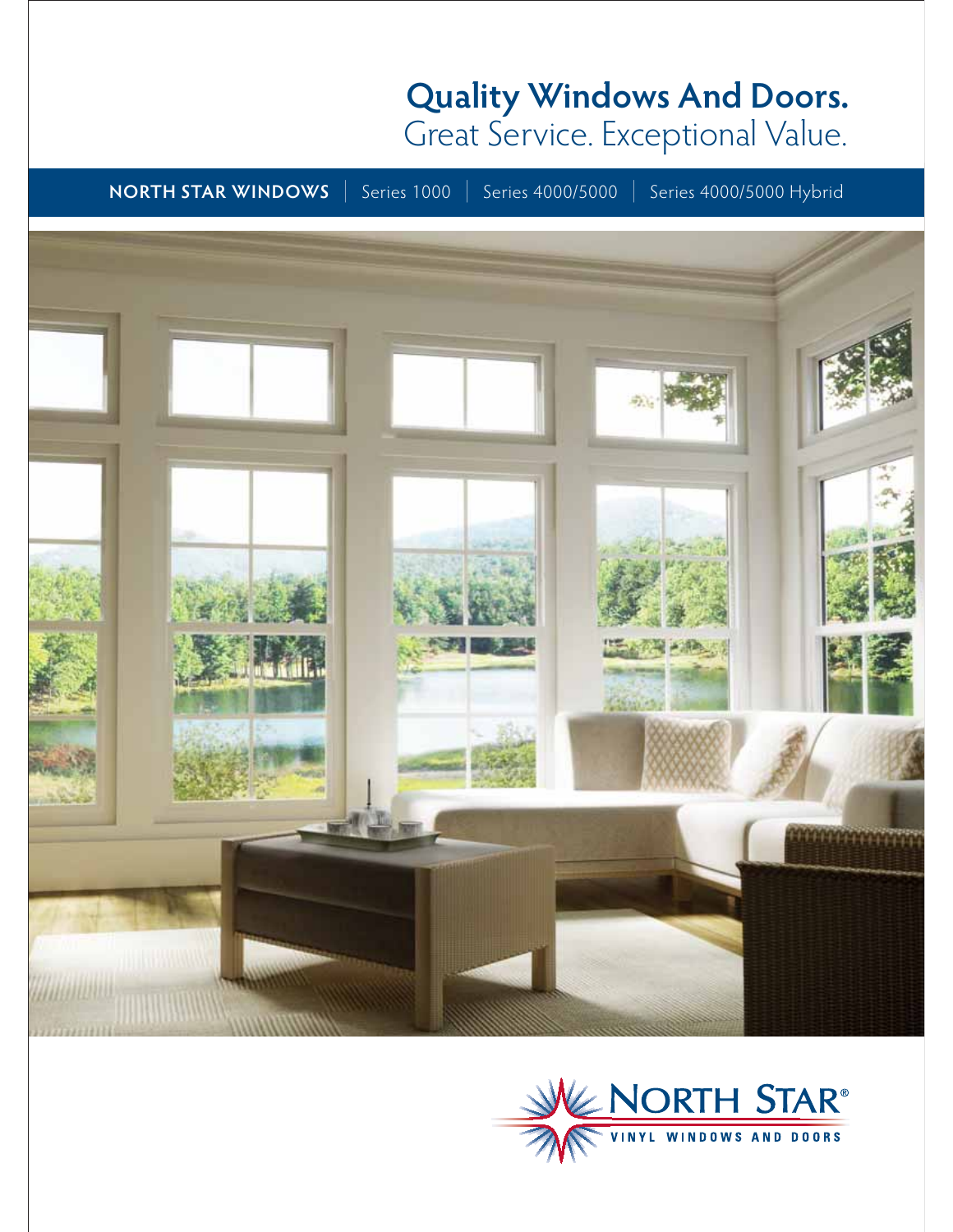As A Matter Of Fact, Our Windows And Doors Are The Best.





**Since 1985 North Star has been an industry leader in the manufacture of attractive and energy-efficient vinyl windows and patio doors.** Whether you're building a new home or upgrading to today's standards, North Star has an extensive range of quality, energy-efficient, and full-featured windows that are not only beautiful, but offer exceptional value.



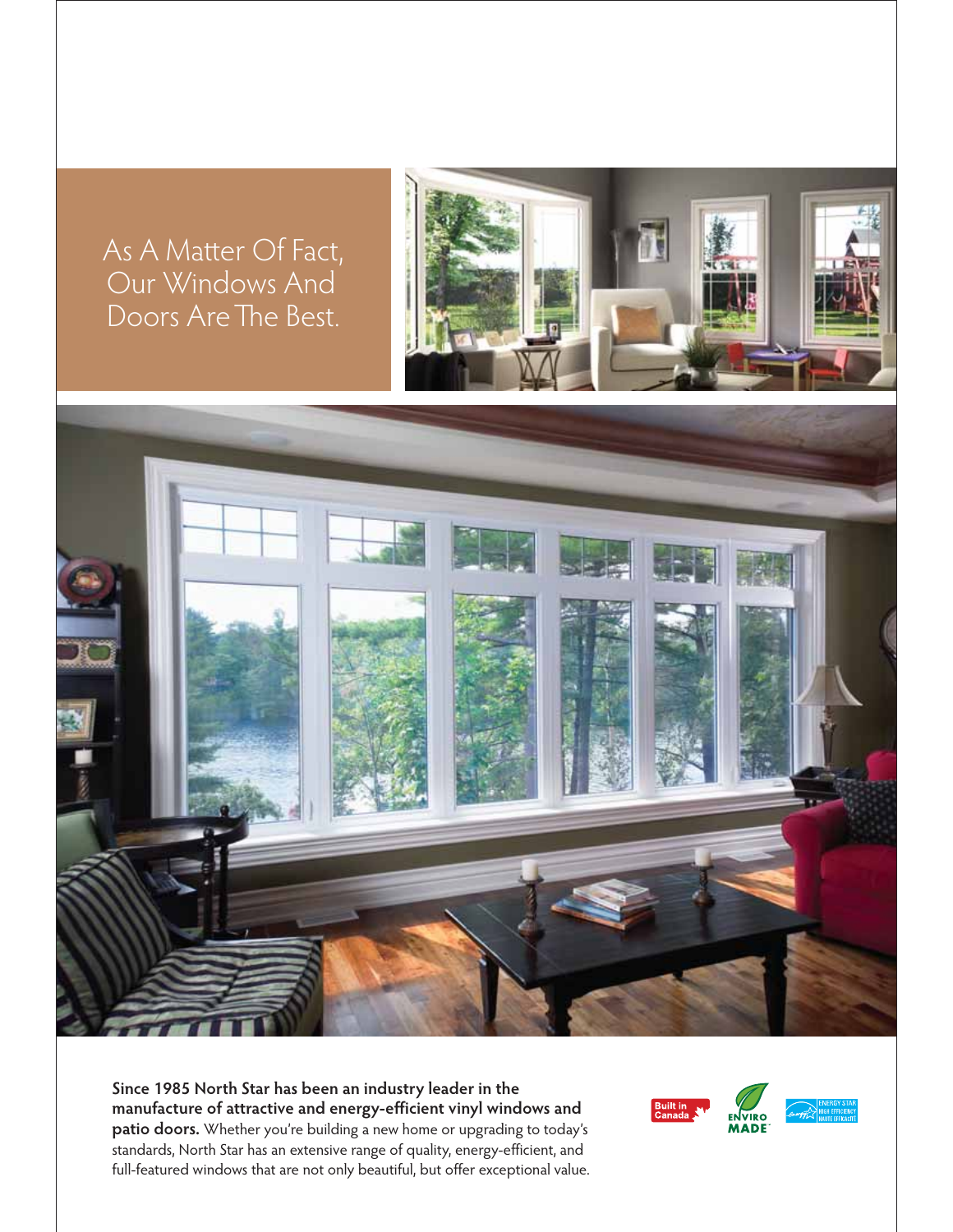

**Stainable and Paintable Interior Finish** – Match the custom look of existing interior wood finishes with North Star's unique stainable or paintable interior overlays with wood grain texture. Our new screen design can also be laminated with the same material allowing it to be color matched to the window frame.

# **Why We Are The Best**

**North Star has earned a reputation for manufacturing and distributing att ractive, high-quality, energy effi cient vinyl windows and doors.**

North Star's manufacturing system ensures all our vinyl windows and doors are built to meet or exceed industry standards. Our products are tested and certified by Energy Star and comply with American Architectural Manufacturers Association (AAMA) standards. We're so confident in our windows and doors that we back them with a transferable, limited lifetime warranty.

When you buy North Star products, you know you're getting the best quality and value for your investment.



Due to variations in the printing process, the colors shown may not be exact. Ask your North Star dealer to show you an actual color sample. E.&O.E. Specifications are subject to change without notice.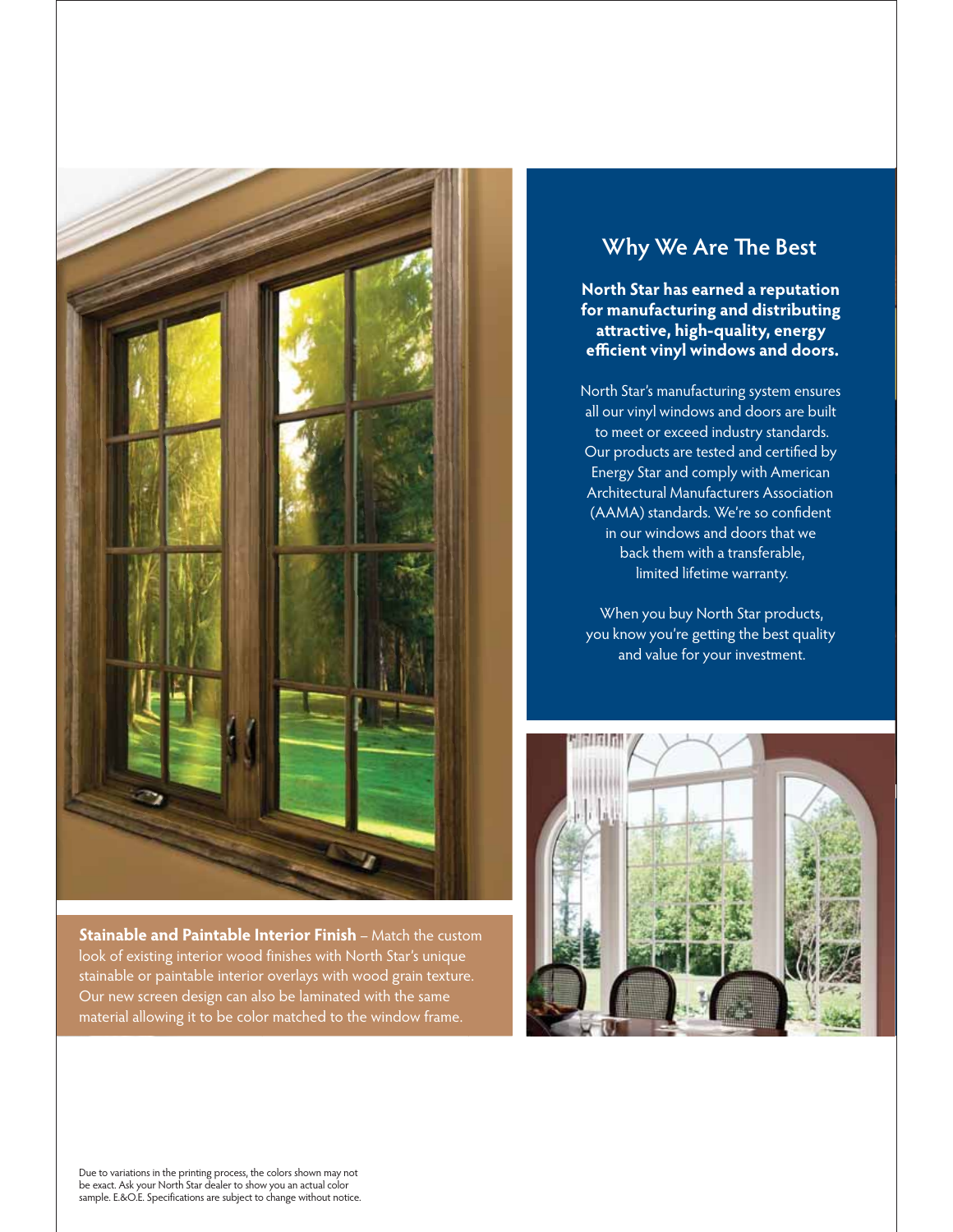

# **Grilles**

The beauty of your North Star windows can be enhanced through traditional or contemporary grilles, available in three profiles: ¼″ square, ⅝″ flat and ¾″ contour.



#### **Grille Configurations:**



# **Grille Types**



**Between The Glass (BTG)** – Our BTG grilles are encased between the two panes of insulating glass, leaving a smooth surface that's a breeze to clean.

Grilles between the glass are available in white, pewter, brass and in colors to match the interior and exterior finishes of our windows and doors.

#### **Simulated Divided Lites (SDL)** –



Our SDL grilles look like traditional divided lite grilles, but offer the outstanding performance of our energyefficient windows. SDL grilles

are applied to the outer surfaces of the insulated glass for a more traditional profile – inside and out. Exterior grilles are available in colors to match our exterior color options, while interior grilles come in white, kolonial oak or stainable/paintable overlays.

For details on the color and profile combinations available, visit our website, northstarwindows.com

### **Colors**

North Star AAMA-certified extrusions are available in white and seven standard exterior laminated colors - espresso, sable, chestnut brown, cocoa, sandalwood, hickory and ivory. These UV-resistant vinyl overlays, with an embossed wood grain texture, will remain attractive for years to come.

You can also enjoy the warmth of an oak interior finish with our kolonial oak acrylic overlay, virtually indistinguishable from real wood. If matching to pre-existing wood stains or paint colors, use our stainable or paintable overlay with its wood grain texture.

The all vinyl 4000/5000 series is only available in white for both interior and exterior surfaces.

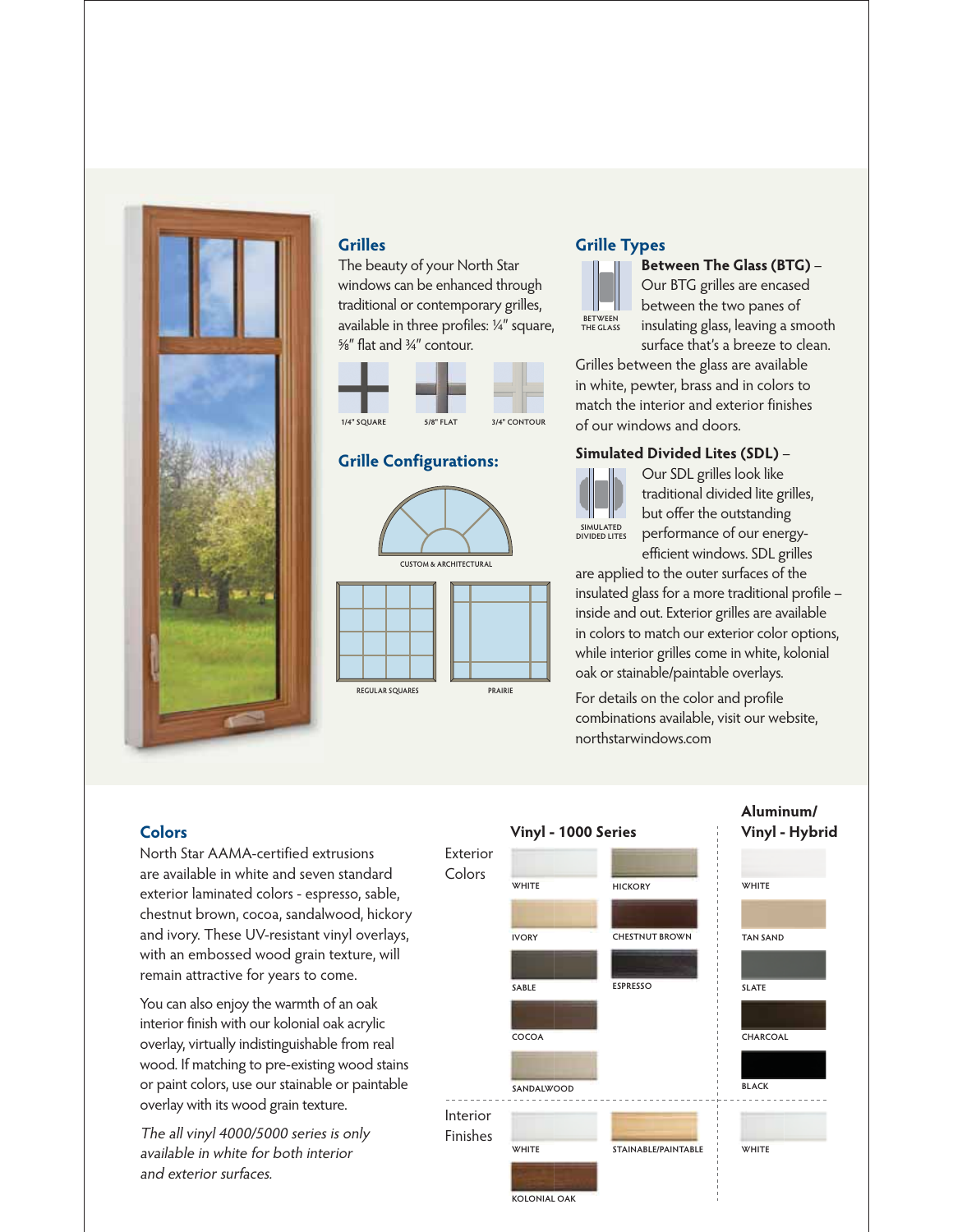**When you purchase North Star windows and doors, you get a high-quality and low-maintenance product with a limited lifetime warranty.** 

Made of durable vinyl, they never need to be painted. And because they exceed industry standards for energy efficiency, they are proven to reduce your energy costs while they increase the value of your home.











#### **Awning Windows**

Awning windows improve airflow, and protect your home from the elements, making them an excellent solution for basements, near walkways or above doors and other windows for increased ventilation and light.

#### **Casement Windows**

Casement windows offer contemporary styling and convenience. They open and close easily with the simple turn of a handle, and provide clean sightlines with an unobstructed view. Durable multi-point locking hardware comes standard.

#### **Picture Windows**

Available in extrusions that match all of our operating windows, the picture window's simplicity makes it the most versatile of our line. They can be combined in a series of fixed and operable windows to enhance your décor – and your view.



**Contoured Glazing Stop** – Interior contoured glazing stop with miter-cut corners for clean lines that complement any room.



**Exterior Bevelled Frames** – Attractive exterior frames feature a traditional looking bevelled profile.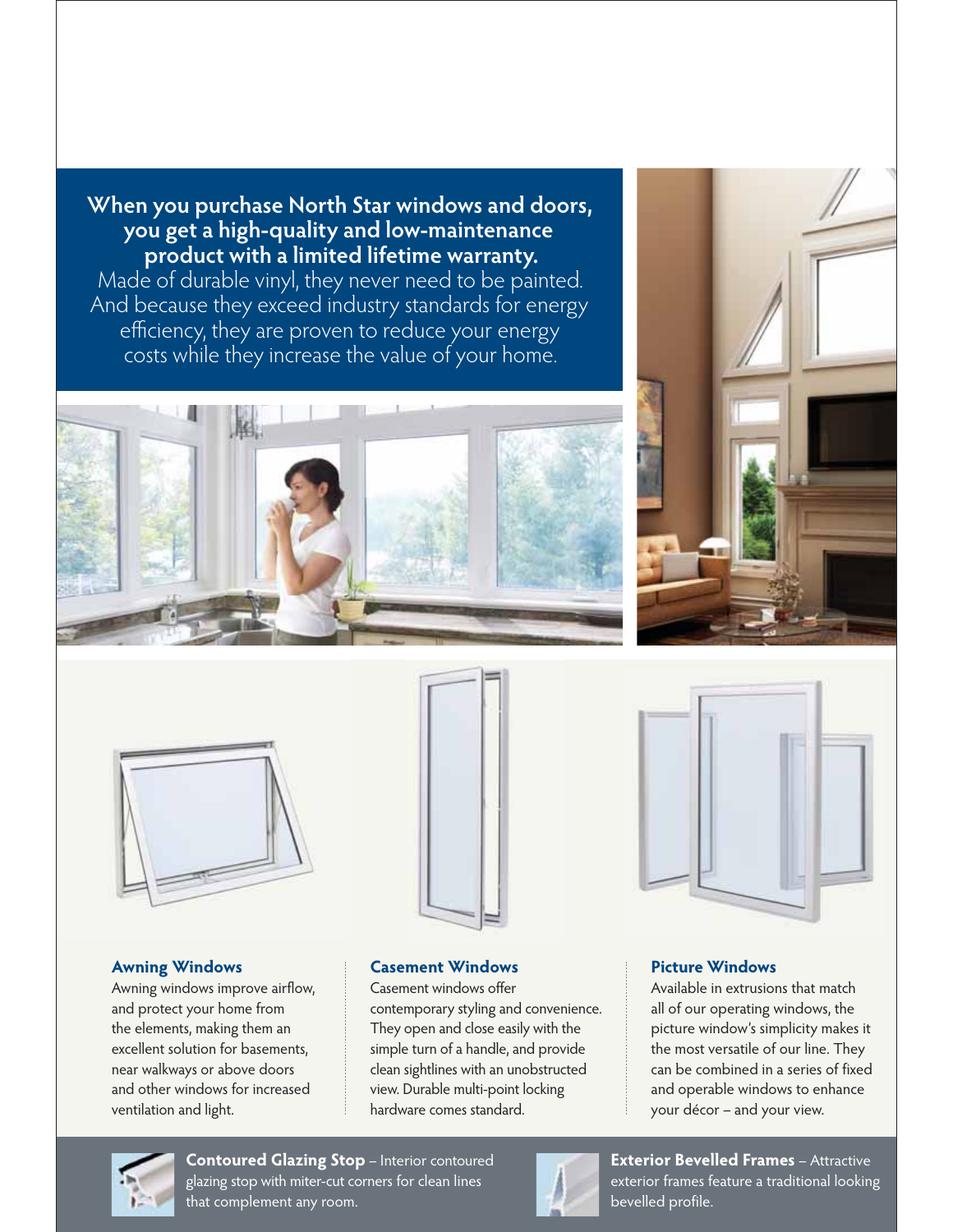

## **Horizontal Slider Windows**

Offering a large, unobstructed view, our sliders operate with finger-tip ease. Sashes of our single and double lift sliders and three-lite end vent sliders lift out for cleaning, while double tilt slider windows tilt in for easy roomside cleaning.

## **Single- & Double-Hung Windows**

Single- and double-hung tilt windows deliver traditional beauty with improved security, lower maintenance and increased energy efficiency. Featuring cam locks and recessed finger latches, the sashes slide and tilt in for easy, safe cleaning.

#### **Bow Windows**

Almost any opening can become an instant greenhouse or relaxing nook with a striking bow window. Comprised of any combination of four to five individual windows, both insulated and non-insulated head and seat options are available.



**Triple Weatherstripping** – Provides long lasting protection against water and air infiltration in our casement and awning windows.



**Self-Locking Latch** – Optional self-locking hardware, available on the single- or double-hung and slider, provides homeowners even greater security and peace of mind.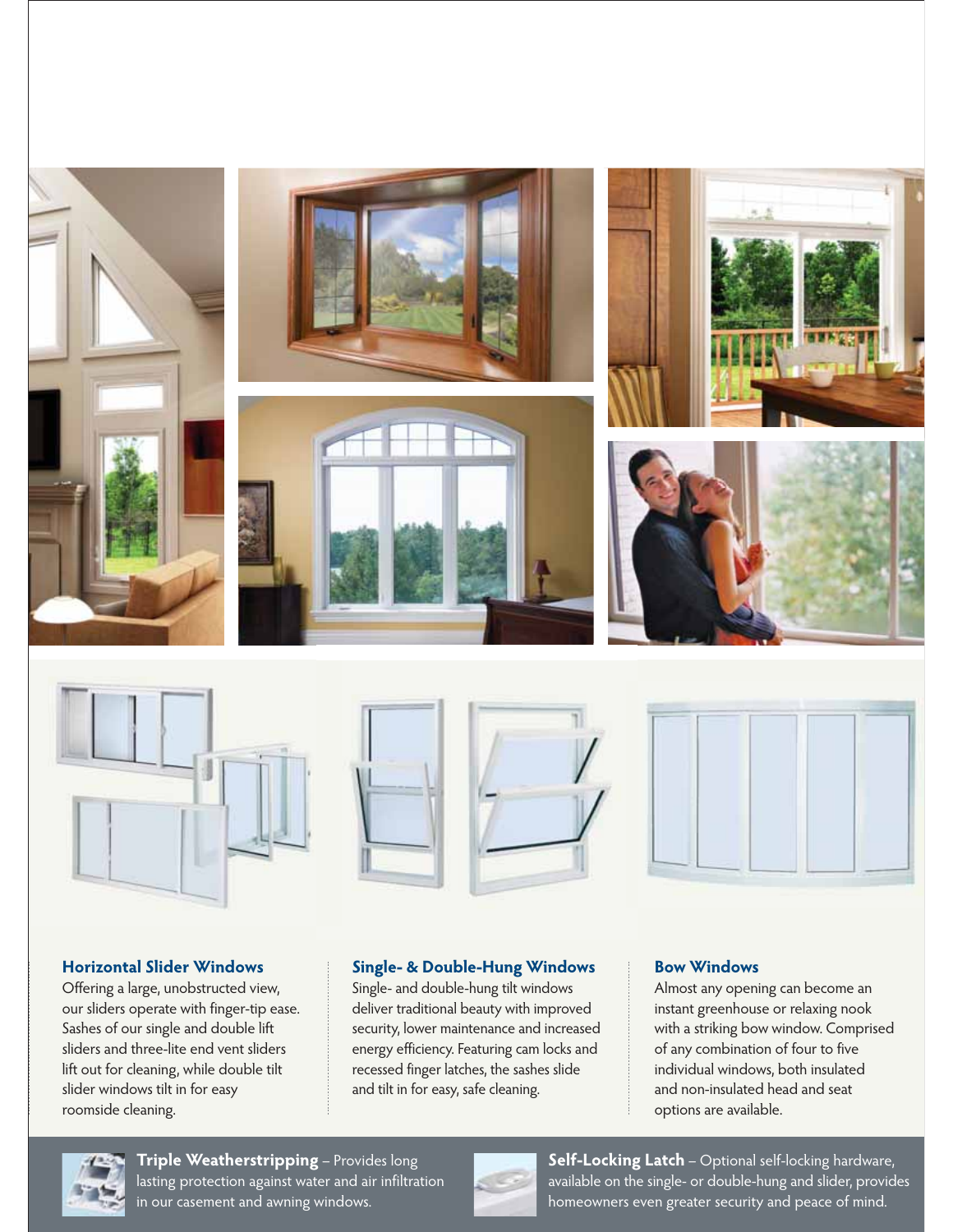

## **Bay Windows**

Few styles outshine the bay for beautifying a home's exterior and flooding natural light into interior spaces. Projecting outward from a wall at 30 or 45 degree angles to create a cozy alcove, any combination of windows can be used to create a beautiful bay window. Head and seat options can be insulated or non-insulated.

#### **Custom Shape Windows**

Make your house not only a home but a work of art by adding custom shape picture or single-hung windows. Designed just for you to enhance the style and architectural detailing of your home, custom shapes add a unique artistic element to your living space.



**Recessed Finger Latch** – A simple, concealed latching system that is easy to operate, yet offers superior security.



**Screen Pulls** – Durable pull tabs take the struggle out of removing window screens. These tabs are available in colors that match North Star's windows.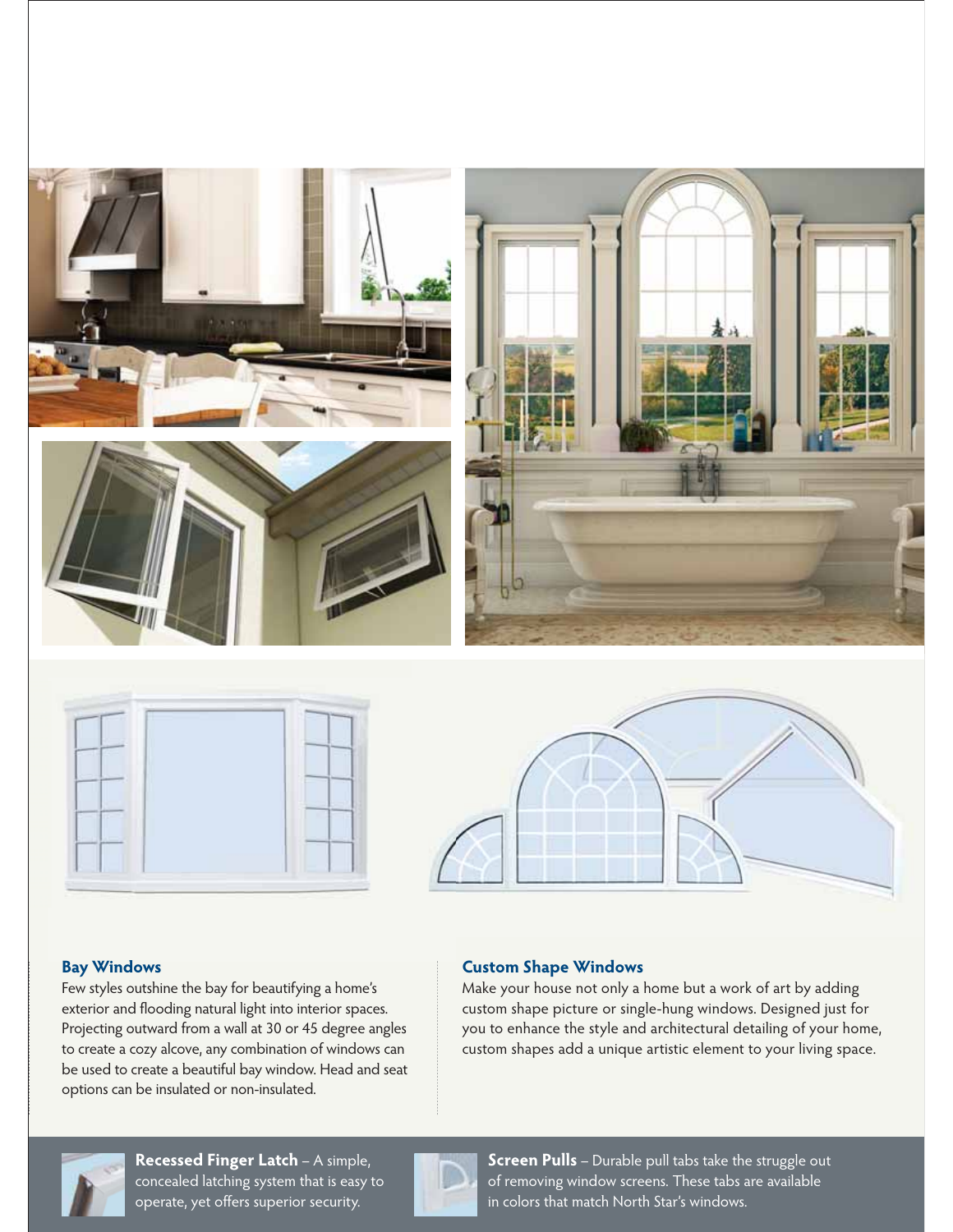# **Standard Features For All Of Our Energy-Efficient Quality Windows**

- **1. Super Spacer®** The Quanex Premium Super Spacer between glass panes resists condensation, reduces noise and boosts insulation values by up to 30%.
- **2. Energy Advantage™ Low-E**  Energy Advantage Low-E is a high performance, energy-efficient glass made with a coating that is designed for top performance in our northern climate, which is why it can rate highest on the Canadian Energy Rating. Energy Advantage Low-E glass allows the sun's energy to warm your home in the winter. Other low-e glass options, designed to minimize cooling costs, are also available.
- **3. Fusion Welded**  The corners on all North Star frames and sashes are fusion welded for added strength and a perfect seal.
- **4. Energy Efficient Extrusions** North Star's multi-chambered vinyl extrusions save energy – and money – and resist warping, cracking and peeling.



#### **NS 1000 Series**

Our most popular window, the 1000 series with its 3 ¼" frame, is well suited to most applications. Energy efficient and durable, this window is available in a casement, awning, single-hung, doublehung, single-slider, double-slider and custom shape.

#### **Hardware**

Hardware and locks used in North Star's windows are easy to use, secure and come with a lifetime warranty. Durable multipoint locking hardware comes standard with all casement windows.

#### **Fold-Down Handles**

Optional fold-down handles on our casement windows lie flatter than traditional handles and allow window treatments to close neatly.



#### **Glass**

To increase the efficiency of our windows and doors, North Star uses energy-saving Low-E glass that features a near-invisible coating that reduces the amount of heat lost while letting in light.

 And the Super Spacer® technology in every window we make resists condensation, boosts R-values and reduces noise.

 Optional self-cleaning glass features a unique treatment that allows the glass to break down organic dirt that collects on the surface. Dirt washes away with the next rain.

Pilkington Activ<sup>™</sup> Self-Cleaning Glass is available in every North Star window.

Other glass options include

- Argon and Krypton gas filled
- Tempered glass • Triple glazing
- Bronze- and gray-tint glass
- Obscure glass



and superior energy efficiency ask for North Star's triple insulated glass unit.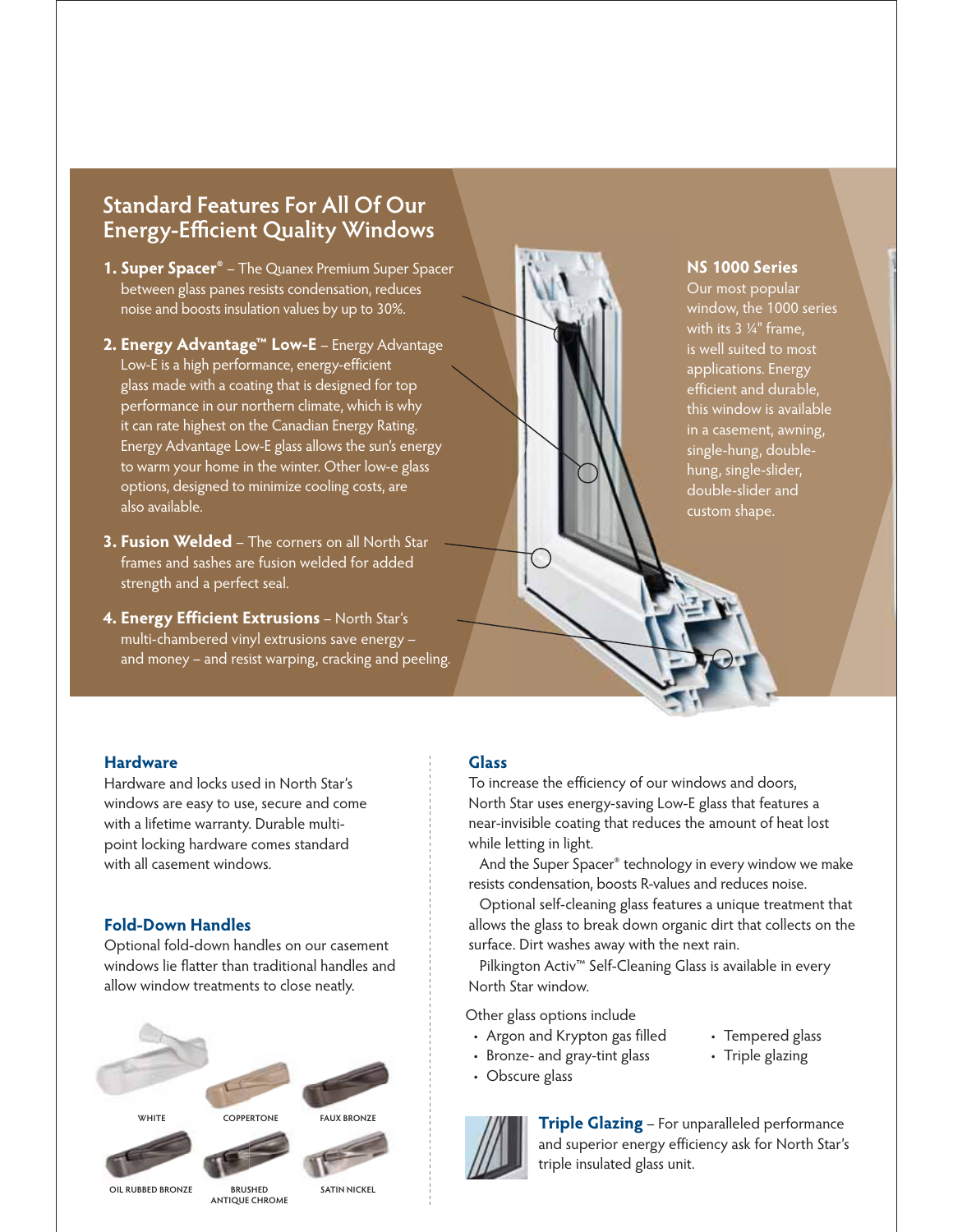

the insulated glass unit on the warm side of the reduced condensation and greater comfort. Available in a casement, awning, single-hung, single-slider

# **NS 4000-H (Hybrid) / NS 5000-H (Hybrid)**

Architecturally inspired, our hybrid window offers the benefits of both the aluminum window and the all vinyl window in one innovative window system. This durable design unites the clean lines of an aluminum exterior with the easy maintenance and energy efficiency of a vinyl interior.

#### **Accessories**

**NATION** 

North Star offers a range of accessory options, including wood or vinyl jamb extensions that make a seamless transition from the window frame to your interior finish. Exterior accessories include brickmould with built in siding J-channel and nail fins for ease of installation and a weather-tight seal to the outdoors. For a refined architectural look, add our 2" brickmould with cap. A  $2" \times \frac{1}{2"}$  extrusion is also available that can be used as either a sill extension

or a brickmould giving our 1000 series a more contemporary look.

# **Brickmould With Cap**

**Exterior Extension**

1000 Series

#### **EZ-Screen**

North Star's innovative EZ-Screen comes standard in all Casement and Awning windows. Featuring a completely

hidden retention system, EZ-Screen has smooth edges that won't snag on draperies and is incredibly easy to use – just pushdown and pull-out!



**For more information on accessories for all of the window series, please visit our website, northstarwindows.com**